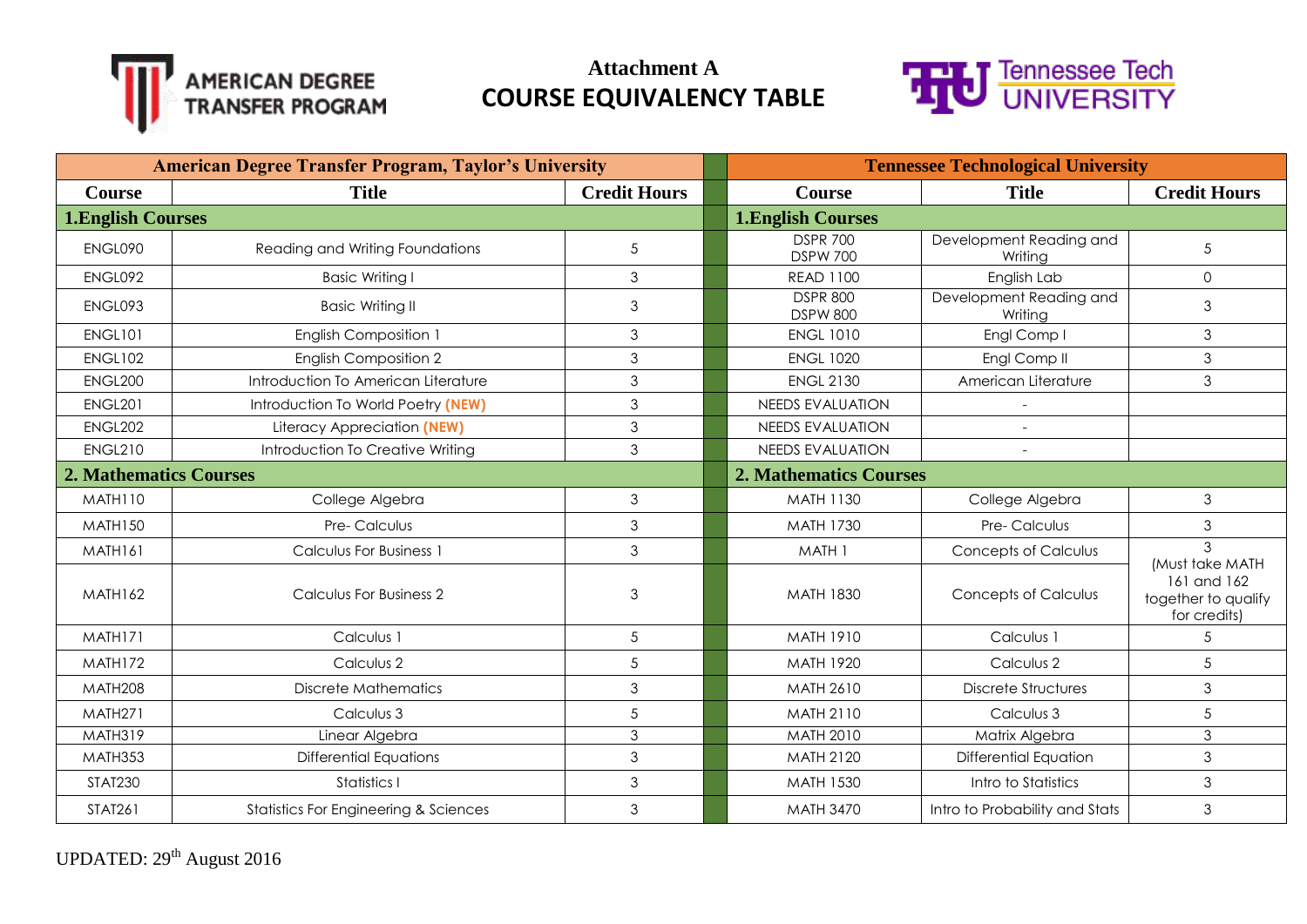| <b>STAT330</b>                  | Statistics II                                   | 3              | <b>Upper Division</b>           | Analytics/DS/Quant<br>Elective | 3                        |
|---------------------------------|-------------------------------------------------|----------------|---------------------------------|--------------------------------|--------------------------|
| <b>3. Sciences Courses</b>      |                                                 |                | <b>3. Sciences Courses</b>      |                                |                          |
| <b>BIOL160</b>                  | Biological Science (with lab)                   | $\overline{4}$ | BIOL 1010 or BIOL 1150          | Biology                        | 4                        |
| CHEM100                         | Chemistry & Society (NEW)                       | $\mathfrak{Z}$ | <b>CHEM 1000</b>                | Chemistry Problem Solv         | $\mathfrak{Z}$           |
| CHEM101                         | Fundamentals of Chemistry (with lab)            | $\overline{4}$ | <b>CHEM 1010</b>                | Introductory Chemistry I       | $\overline{4}$           |
| <b>CHEM105</b>                  | General Chemistry 1 (with lab)                  | $\overline{4}$ | <b>CHEM 1110</b>                | Gen Chemistry 1                | $\overline{4}$           |
| <b>CHEM106</b>                  | General Chemistry 2 (with lab)                  | $\overline{4}$ | <b>CHEM 1120</b>                | Gen Chemistry 2                | $\overline{4}$           |
| CHEM221                         | Organic Chemistry 1 (with lab)                  | $\overline{4}$ | CHEM 3010                       | <b>Organic Chemistry</b>       | $\overline{4}$           |
| <b>NUTR201</b>                  | Fundamentals of Human Nutrition                 | $\mathfrak{Z}$ | <b>HEC 1030</b>                 | Intro to Nutrition             | 3                        |
| <b>NUTR202</b>                  | Nutrition for Health & Disease                  | $\mathfrak{Z}$ | <b>HEC 2020</b>                 | Nutrition                      | 3                        |
| PHYS211                         | Physics for Science & Engineering I (with lab)  | $\overline{4}$ | PHYS 2110                       | CALC BASED PHYSICS 1 +<br>LAB  | 4                        |
| <b>PHYS212</b>                  | Physics for Science & Engineering II (with lab) | $\overline{4}$ | PHYS 2120                       | CALC BASED PHYSICS 2 +<br>LAB  | $\overline{4}$           |
| <b>4. Computer Courses</b>      |                                                 |                | <b>4. Computer Courses</b>      |                                |                          |
| <b>CSCI101</b>                  | Introduction To Computers                       | 3              | <b>NEEDS EVALUATION</b>         | $\sim$                         |                          |
| <b>CSCI102</b>                  | Programming in C++                              | $\mathfrak{Z}$ | <b>NEEDS EVALUATION</b>         |                                |                          |
| <b>CSCI116</b>                  | Computer Programming I                          | $\mathfrak{Z}$ | <b>NEEDS EVALUATION</b>         |                                |                          |
| <b>CSCI117</b>                  | Computer Programming II - Java                  | $\mathfrak{Z}$ | <b>NEEDS EVALUATION</b>         |                                |                          |
| <b>CSCI221</b>                  | Object-Oriented Programming                     | $\mathfrak{Z}$ | <b>NEEDS EVALUATION</b>         |                                |                          |
| <b>CSCI223</b>                  | Computer Organization and Assembly Systems      | $\mathfrak{Z}$ | <b>NEEDS EVALUATION</b>         |                                |                          |
| <b>CSCI251</b>                  | C Programming for Science & Engineering         | $\mathfrak{Z}$ | <b>NEEDS EVALUATION</b>         |                                |                          |
| <b>5. Communication Courses</b> |                                                 |                | <b>5. Communication Courses</b> |                                |                          |
| ADVS210                         | Advertising                                     | $\mathfrak{Z}$ | Elective                        | Elective                       | $\overline{\phantom{a}}$ |
| COMM101                         | Introduction to Communication                   | $\mathfrak{Z}$ | <b>JOUR 2200</b>                | Journalism-                    | 3                        |
| <b>COMM105</b>                  | Interpersonal Communication                     | 3              | <b>SPCH 2430</b>                | Interpersonal<br>Communication | 3                        |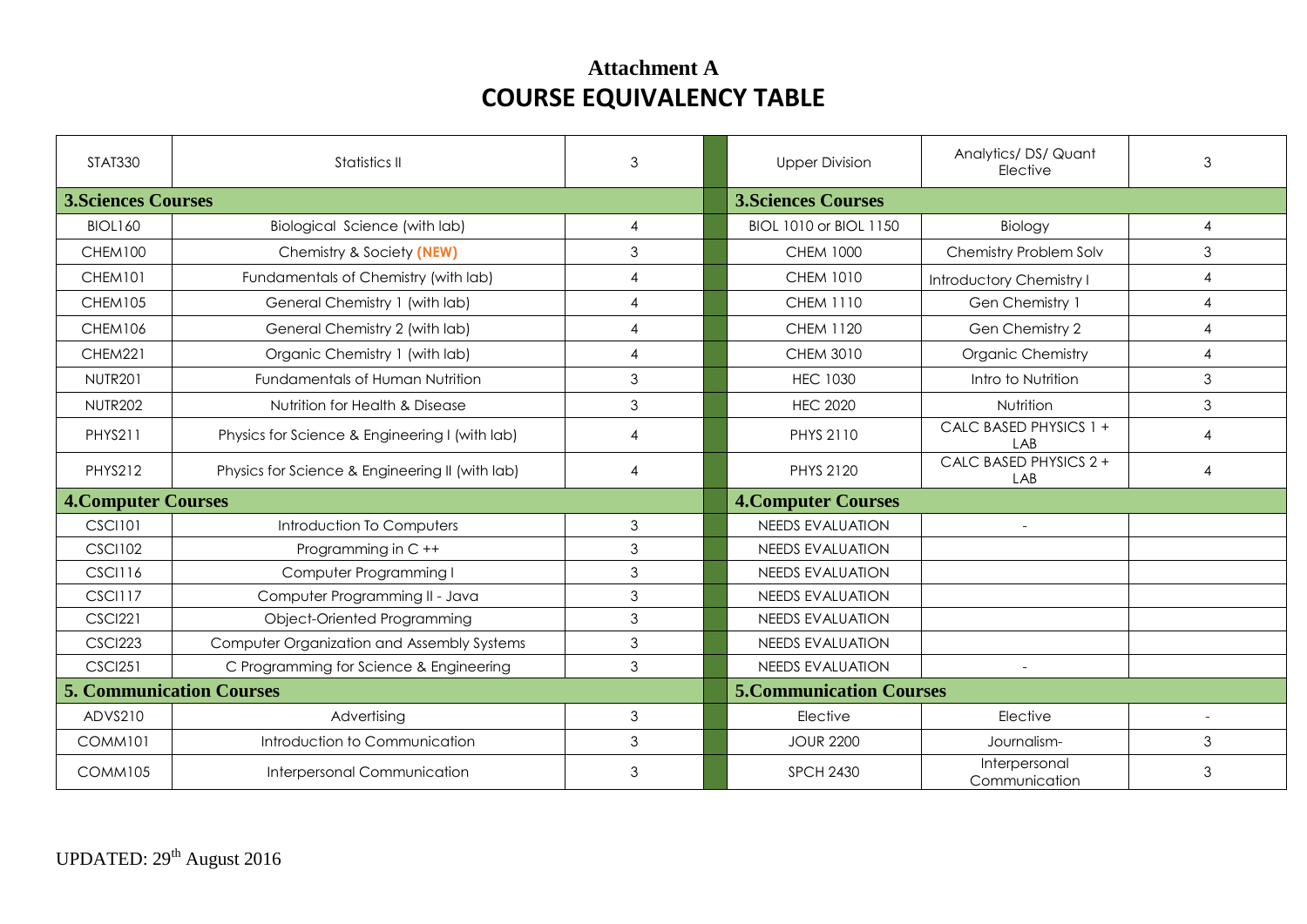| COMM200                                    | Reporting, Writing & Editing I                   | 3 | <b>JOUR 2200</b>                           | Mass Communications and<br>a Changing Society | 3              |
|--------------------------------------------|--------------------------------------------------|---|--------------------------------------------|-----------------------------------------------|----------------|
| COMM201                                    | Reporting, Writing & Editing II                  | 3 | <b>JOUR 2220</b>                           | News, Reporting and Copy<br>Editing           | 3              |
| COMM209                                    | Global Media and International Conflicts         | 3 | <b>COMM 3620</b>                           | Intercultural<br>Communication                | $\mathfrak{S}$ |
| <b>COMM210</b>                             | Visual Communication                             | 3 | <b>COMM 3120</b>                           | <b>Visual Communication</b>                   | 3              |
| <b>COMM215</b>                             | <b>Cross Cultural Communication</b>              | 3 | <b>SPCH 3620</b>                           | Intercultural<br>Communication                | $\mathfrak{Z}$ |
| <b>GBUS271</b>                             | <b>Business Communication</b>                    | 3 | <b>ENGL / PC 3250</b>                      | <b>Business Law</b>                           | 3              |
| <b>PREL201</b>                             | <b>Public Relations</b>                          | 3 | <b>JOUR 3460</b>                           | Intro to Public Relations                     | 3              |
| <b>SPCH105</b>                             | <b>Effective Public Communication</b>            | 3 | <b>SPCH 2410</b>                           | Intro to Speech<br>Communication              | 3              |
| TCOM367                                    | World Broadcasting                               | 3 | elective                                   | elective                                      | $\mathfrak{S}$ |
| <b>6. Fine and Performing Arts Courses</b> |                                                  |   | <b>6. Fine and Performing Arts Courses</b> |                                               |                |
| DANC101                                    | Introduction to Dance & Creative Processes (NEW) | 3 | <b>PHED 1120</b>                           | Dance                                         | $\mathbf{3}$   |
|                                            |                                                  |   |                                            |                                               |                |
| <b>FILM101</b>                             | Introduction to Film Studies                     | 3 | Lower Division Elective                    | Lower Division Elective                       | 3              |
| <b>MUSC103</b>                             | Introduction to Music                            | 3 | MUS 1030                                   | Music Appreciation                            | $\overline{3}$ |
| <b>THTR101</b>                             | Foundations in Acting I                          | 3 | <b>THEA 2100</b>                           | Acting                                        | 3              |
| THTR102                                    | Foundations in Acting II                         | 3 | <b>THEA 4100</b>                           | Advanced Acting                               | 3              |
| <b>7. Humanities Courses</b>               |                                                  |   | <b>7. Humanities Courses</b>               |                                               |                |
| HIST101                                    | World Civilizations I (to 1500)                  | 3 | <b>HIST 1110</b>                           | <b>World Civilization</b>                     | 3              |
| <b>HIST102</b>                             | World Civilizations (from 1500)                  | 3 | <b>HIST 1120</b>                           | <b>World Civilization</b>                     | 3              |
| <b>HIST105</b>                             | U.S History to 1877                              | 3 | <b>HIST 2010</b>                           | U.S History                                   | $\overline{3}$ |
| <b>HIST106</b>                             | U.S History since 1877                           | 3 | <b>HIST 2020</b>                           | U.S History                                   | $\overline{3}$ |
| <b>PHIL101</b>                             | Introductions to Philosophy                      | 3 | PHIL 1030                                  | Introduction to Philosophy                    | 3              |
| <b>PHIL203</b>                             | Introduction to Logic                            | 3 | elective                                   | - elective                                    | $\overline{3}$ |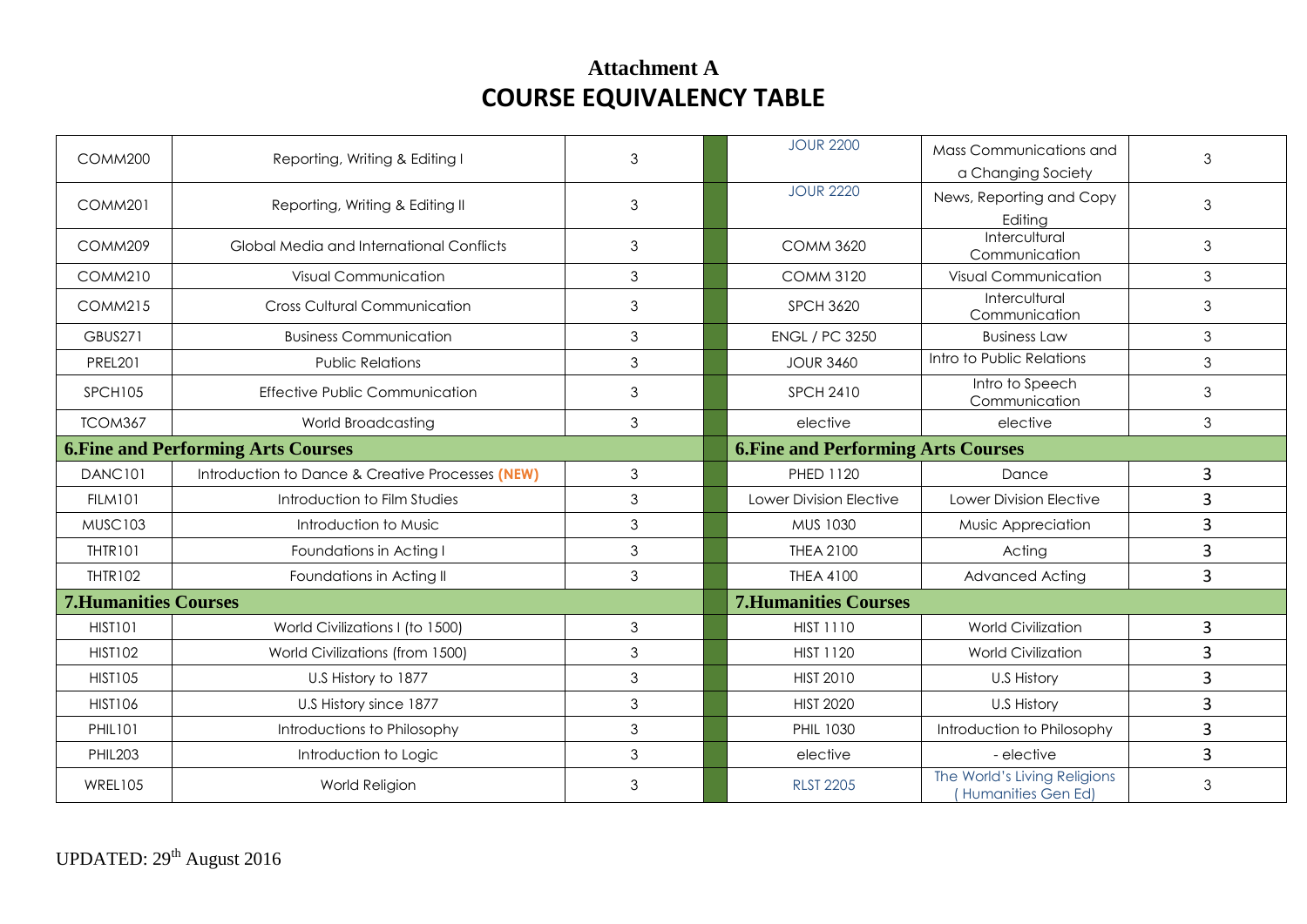| <b>8. Social Sciences Courses</b> |                                    |                | <b>8. Social Sciences Courses</b> |                                      |   |
|-----------------------------------|------------------------------------|----------------|-----------------------------------|--------------------------------------|---|
| <b>POLS101</b>                    | American Government                | 3              | <b>POLS 1000</b>                  | <b>Political Science</b>             | 3 |
| <b>POLS150</b>                    | Contemporary South East Asia       | $\mathfrak{S}$ | <b>POLS ELECTIVE</b>              | POLS ELECTIVE                        | 3 |
| POLS207                           | <b>International Relations</b>     | $\mathfrak{Z}$ | <b>POLS ELECTIVE</b>              | POLS ELECTIVE                        | 3 |
| <b>POLS210</b>                    | Contemporary East Asian Studies    | 3              | POLS ELECTIVE                     | POLS ELECTIVE                        | 3 |
| <b>PSYC201</b>                    | General Psychology                 | $\mathfrak{S}$ | PSY 2010                          | General Psychology                   | 3 |
| <b>PSYC226</b>                    | Social Psychology                  | 3              | PSY 3300                          | Social Psychology                    | 3 |
| <b>SOCS101</b>                    | Sociology I                        | 3              | SOC 1010                          | Sociology I                          | 3 |
| <b>SOCS102</b>                    | Sociology II                       | $\mathfrak{S}$ | <b>SOC Elective</b>               | <b>SOC Elective</b>                  | 3 |
| <b>SEAS103</b>                    | Southeast Asia Studies             | 3              | <b>GEN HUMANITIES ELECTIVE</b>    | <b>GENERAL EDUCATION</b>             | 3 |
| <b>9.Business Courses</b>         |                                    |                | <b>9.Business Courses</b>         |                                      |   |
| ACCT150                           | Introduction to Accounting         | $\mathfrak{Z}$ | <b>ELECTIVES</b>                  | <b>ELECTIVES</b>                     |   |
| ACCT201                           | Accounting I                       | 3              | <b>ACCT 2110</b>                  | Accounting I                         | 3 |
| ACCT202                           | Accounting II                      | 3              | <b>ACCT 2120</b>                  | Accounting II                        | 3 |
| <b>BLAW331</b>                    | The Legal Environment of Business  | 3              | LAW 3810                          | <b>Business Law</b>                  | 3 |
| ECON202                           | Microeconomics                     | 3              | <b>ECON 2010</b>                  | <b>Microeconomics</b>                | 3 |
| ECON203                           | <b>Macroeconomics</b>              | 3              | <b>ECOM 2020</b>                  | <b>Macroeconomics</b>                | 3 |
| <b>FINS323</b>                    | Introductory Financial Management  | 3              | <b>FIN 3210</b>                   | Finance Management                   | 3 |
| <b>GBUS101</b>                    | <b>Preparatory Business</b>        | $\mathfrak{S}$ | <b>ELECTIVES</b>                  | <b>ELECTIVES -</b>                   | 3 |
| <b>GBUS102</b>                    | Introduction to Business           | $\mathfrak{S}$ | <b>ELECTIVES</b>                  | <b>ELECTIVES -</b>                   | 3 |
| MGMT325                           | Principles of Management           | $\mathfrak 3$  | <b>BMGT 3510</b>                  | Mgmt/Organization<br><b>Behavior</b> | 3 |
| MGMT333                           | Introduction to Management Science | 3              | DS 3620                           | Business Analytics                   | 3 |
| MKTG311                           | Marketing Principles and Problems  | 3              | MKT 3400                          | Marketing                            | 3 |
| MISS241                           | Management Information Systems     | $\mathfrak{Z}$ | <b>ELECTIVES</b>                  | - ELECTIVES                          | 3 |
| OPMT303                           | <b>Operation Management</b>        | 3              | <b>DS 3520</b>                    | <b>Operations Management</b>         | 3 |
| <b>10. Engineering Courses</b>    |                                    |                | <b>10. Engineering Courses</b>    |                                      |   |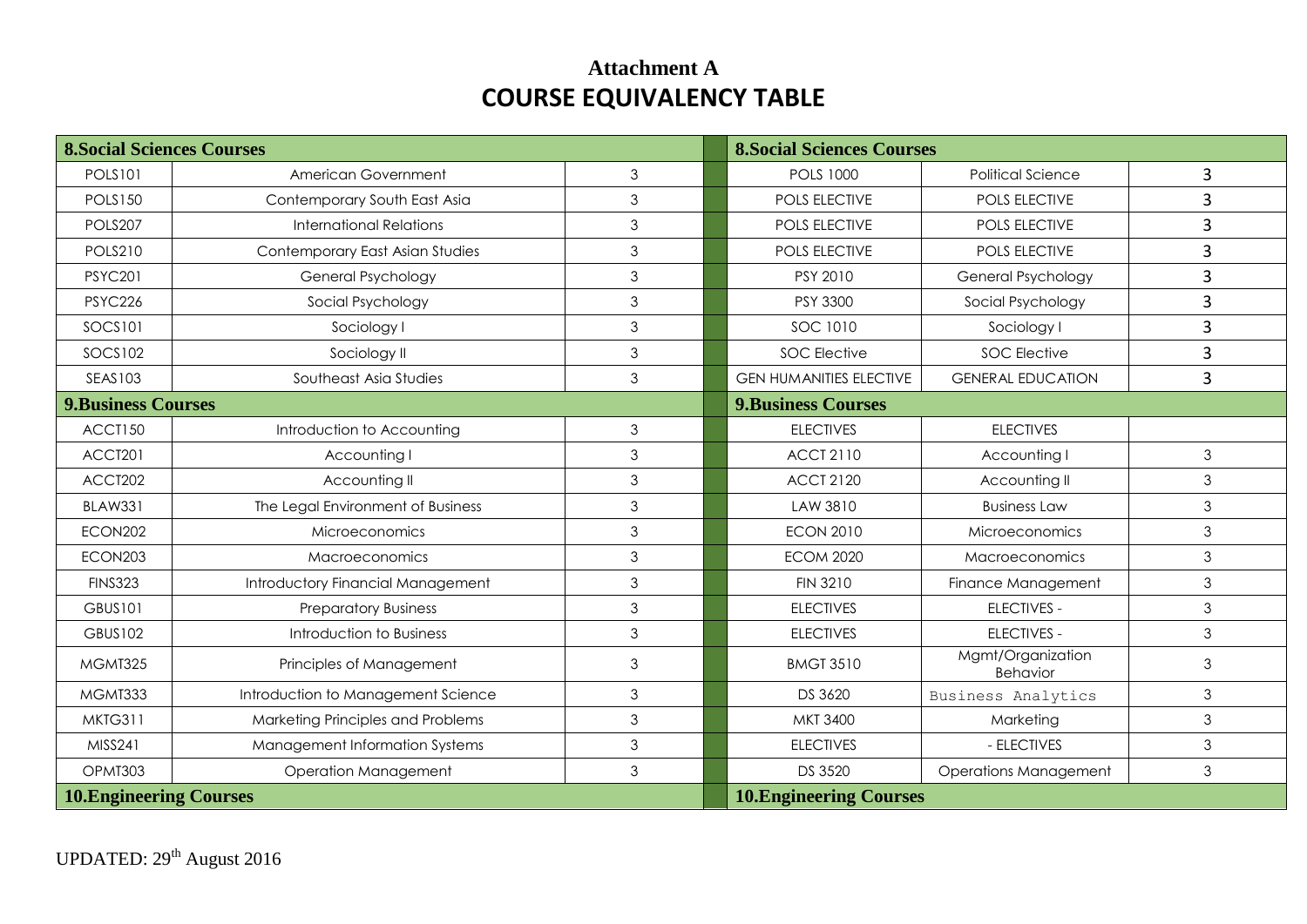| ENGR121                          | <b>Engineering Graphics</b>                           | 3 | <b>NO CREDIT</b>                 | NO CREDIT-                                            | $\Omega$       |
|----------------------------------|-------------------------------------------------------|---|----------------------------------|-------------------------------------------------------|----------------|
| ENGR196                          | Engineering Problem Solving                           | 3 | <b>ECE 2001</b>                  | Computer-Aided Engr ECE                               | $\mathbf{1}$   |
| <b>ELEC201</b>                   | Linear Circuit Theory I                               | 3 | <b>ECE 2010</b>                  | <b>Electric Circuits 1</b>                            | $\mathfrak{S}$ |
| <b>ELEC202</b>                   | Linear Circuit Theory II                              | 3 | <b>ECE 2020</b>                  | Electric Circuits 2                                   | $\mathfrak{S}$ |
| ELEC207                          | Linear Circuit Lab                                    |   | <b>ECE 2011</b>                  | <b>Electrical Engineering Lab 1</b>                   |                |
| MECH200                          | Thermodynamics                                        | 3 | ME 3210                          | Thermodynamics                                        | $\mathfrak{S}$ |
| MECH270                          | <b>Basic Mechanics I</b>                              | 3 | CEE 2110                         | Statics                                               | 3              |
| MECH274                          | <b>Basic Mechanics II</b>                             | 3 | ME 2330                          | Dynamics                                              | 3              |
|                                  | 11. Personal Development & Skills Development Courses |   |                                  | 11. Personal Development & Skills Development Courses |                |
| <b>UCM00103U2</b>                | Spanish for Communication and Culture 1 (NEW)         | 3 | <b>FLST Credit</b>               | FLST 1011, 1013, 1021 or 1023                         | $\mathbf{3}$   |
| <b>UCM00203U2</b>                | Spanish for Communication and Culture 2 (NEW)         | 3 | <b>SPAN 1010</b>                 | <b>Elementary Spanish 1</b>                           | 3              |
| <b>UCM00303U2</b>                | Mandarin for Communication and Culture 1 (NEW)        | 3 | <b>FLST Credit</b>               | FLST 1011, 1013, 1021 or 1023                         | 3              |
| <b>UCM00403U2</b>                | Mandarin for Communication and Culture 2(NEW)         | 3 | <b>FLST Credit</b>               | FLST 1011, 1013, 1021 or 1023                         | 3              |
| <b>UCM00503U2</b>                | Korean for Communication and Culture 1 (NEW)          | 3 | <b>FLST Credit</b>               | FLST 1011, 1013, 1021 or 1023                         | 3              |
| <b>UCM00603U2</b>                | Japanese for Communication and Culture 1 (NEW)        | 3 | <b>FLST Credit</b>               | FLST 1011, 1013, 1021 or 1023                         | $\overline{3}$ |
| <b>UCM00703U2</b>                | French for Communication and Culture 1 (NEW)          | 3 | <b>FLST Credit</b>               | FLST 1011, 1013, 1021 or 1023                         | 3              |
| <b>UCM00803U2</b>                | French for Communication and Culture 2 (NEW)          | 3 | <b>FREN 1010</b>                 | Elementary French 1                                   | 3              |
| UCM60103U2                       | Entrepreneurship (NEW)                                | 3 | Elective                         | Elective                                              | 3              |
| <b>UCM60203U2</b>                | Introduction to Acting (NEW)                          | 3 | <b>THEA 1030</b>                 | Intro to Theatre                                      | 3              |
| <b>UCM60303U2</b>                | Introduction to Philosophy (NEW)                      | 3 | PHIL 1030                        | Intro to PHIL-                                        | 3              |
| <b>UCM60503U2</b>                | Personal Development (NEW)                            | 3 | Elective                         | Elective                                              | $\overline{3}$ |
| 12. Philosophy, Values & History |                                                       |   | 12. Philosophy, Values & History |                                                       |                |
| MPU3173                          | Malaysia Studies 3 (Pengajian Malaysia 3)             | 3 | <b>FLST Credit</b>               | FLST 1011, 1013, 1021 or 1023                         | 3              |
| MPU3143                          | Bahasa Melayu Komunikasi 2(International Student)     | 3 | <b>FLST Credit</b>               | FLST 1011, 1013, 1021 or 1023                         | 3              |
| MPU3113                          | Hubungan Etnik                                        | 3 | <b>FLST Credit</b>               | FLST 1011, 1013, 1021 or 1023                         | 3              |
| MPU3123                          | Tamadun Islam & Tamadun Asia (TITAS)                  | 3 | <b>FLST Credit</b>               | FLST 1011, 1013, 1021 or 1023                         | 3              |